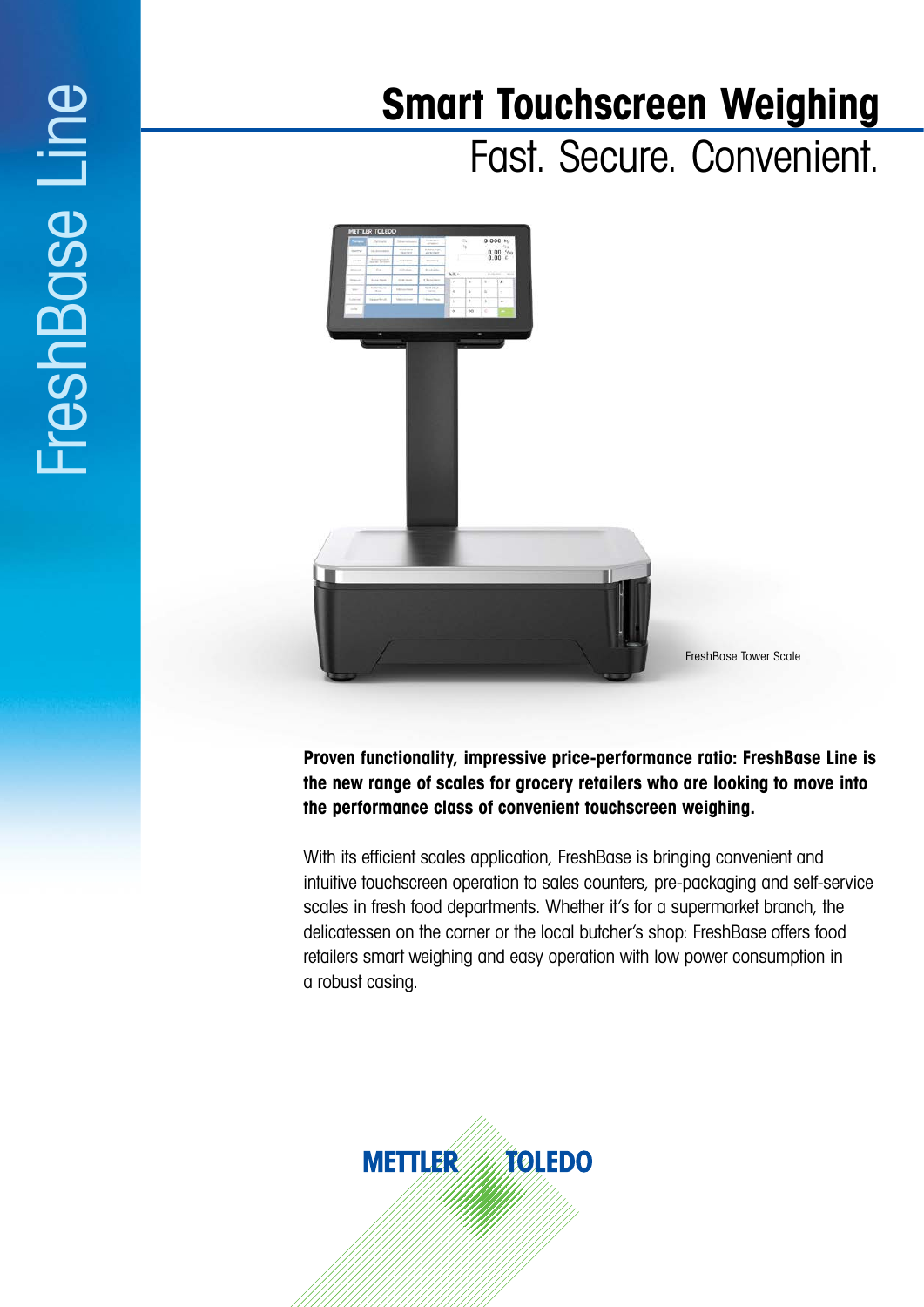# **FreshBase Line** Simple. Robust. Highly functional.

**Quick and secure weighing at the service counter: The robustness, reliability and easy operation of FreshBase will impress your sales staff every day. Convenient touchscreen operation guides the user through the entire weighing and serving process step-by-step.**

By choosing FreshBase, food retailers are making a thoroughly future-proof investment decision. Robust design and high-quality components guarantee highest operational uptime and ensure the scales have a long life cycle, even under heavy use. FreshBase is based on the reliable and proven METTLER TOLEDO software for touchscreen scales in food retail. Thanks to the embedded systems technology, the FreshBase Line is impressive with its low power consumption, outstanding system stability and rapid calculations.



Built to perform: The aluminum die cast casing means FreshBase scales are incredibly robust. Fresh-Base is very resistant to acids, fats and high mechanical loads. Blade scuffs and scrape marks are virtually invisible on the ABS polymer casing of the display. Labels are easy to remove from the non-stick surface, which is important when the scales are used for self-service.

## **Easy operation**



Quick and intelligent: The touchscreen menu makes FreshBase intuitive to operate, while offering users extra interactive and convenient functions. New employees and part-time workers can operate the scales quickly and accurately after just a brief training period, with no need for further help or training measures.

### **Proven functionality**



Whether you allow payment by debit cards, require traceability and promotions or optional ticket forwarding: FreshBase users benefit from the wealth of functions incorporated into the software of the scales, which combines the knowledge and years of experience of METTLER TOLEDO in food retail. FreshBase is extremely compatible with existing integrations in tools and inventory management solutions.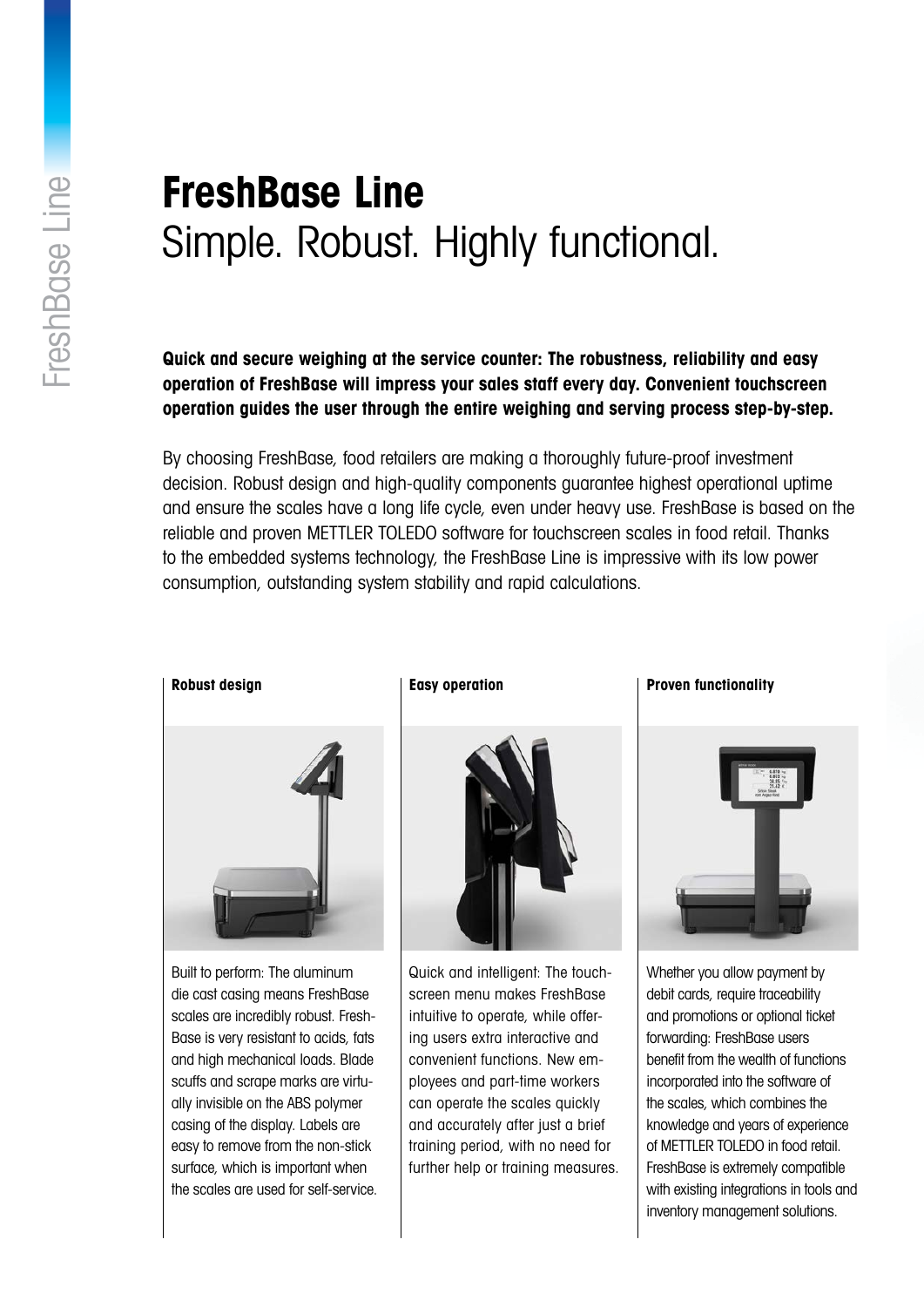#### **Effortless work**

For rapid, tireless and accurate service: Employees can adjust the adjustable and anti-glare operator display to their own individual, ergonomic requirements. The quick-reacting capacitive touchscreen means all entries can be made effortlessly and without any pressure.

#### **Easy to clean**

Hygiene made simple: the touchscreen and customer display have no joins or ridges and the stainless-steel weighing plate can be wiped down in one quick movement – thus facilitating fast yet thorough day-to-day cleaning. Ergonomic: the easy-to-reach and hence easy-to-clean print head.

#### **Perfect shopping experience**

Weight and price at a glance: The 7-inch colour customer display with LED-backlit technology has a high degree of angle stability, no glare and excellent lightness and contrast to ensure the best visibility and legibility. This creates trust among customers.



#### **Optional receipt printer\***

Convenient: Serving and prepacking with one device, easily switch between the receipt and label printer with a single touch. Changing the roll in the receipt printer is quick due to the drop-in function. Smart: The clean cut edges thanks to the automatic paper cutting function.

#### **Protected connections**

Safe from dirt, moisture and damage: All the cable feeds can be found strain-relieved on the underneath of the casing. The on-off switch is also located here, protected from being pressed inadvertently. The integrated WLAN antenna\* allows retailers to connect to the network without any LAN cabling.



#### **Rapid roll change**

Important during peak hours: Changing the roll is completely hassle-free, meaning no wait times for customers. The 2-inch label printer quickly prints all the purchased items on the paper; using larger receipt or label rolls up to 120 millimeters in diameter means less roll changes are needed.

**Find more information at:**

 **www.mt.com/retail-FreshBase**



## **FreshBase Line – The Smart Access to Touchscreen Weighing**

- Touchscreen convenience plus high-performance scale application
- Rapid weighing process due to the interactive touchscreen user prompts
- High level of functionality and robustness of the reliable and proven METTLER TOLEDO scales software
- Simple incorporation into existing processes and environments (tools, inventory management)
- Green MT: Energy-saving and resource-effective embedded system
- High-quality components for a long life cycle